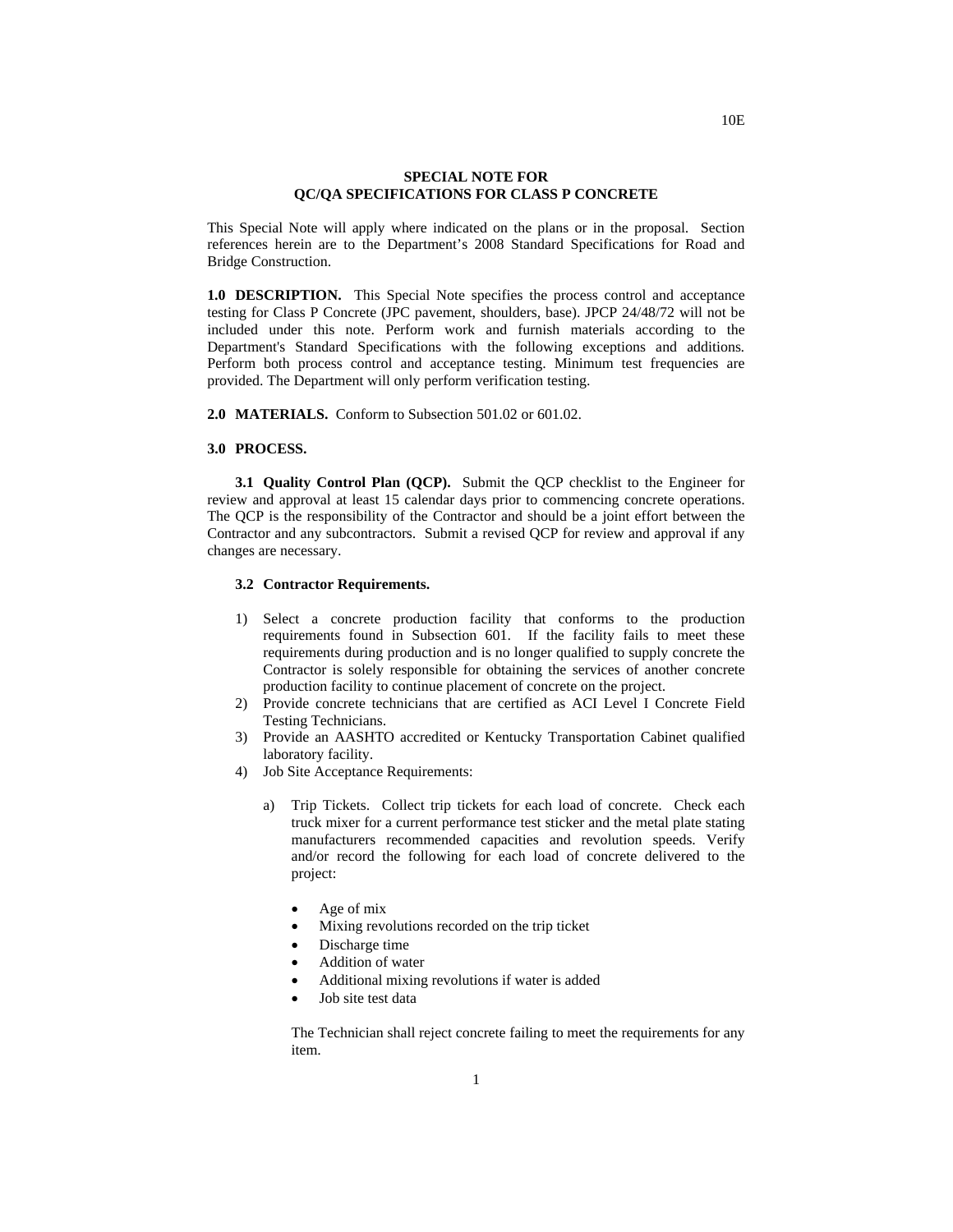- b) Technician Responsibilities. ACI Level I Concrete Technicians shall be on site to inspect all quantities of concrete delivered to the project. Inspection responsibilities include field tests for slump, air content, temperature, and casting of cylinders of the plastic concrete. All testing shall be performed according to the applicable Kentucky Methods. The Technician shall reject concrete failing to meet the requirements of any of these tests.
- 5) Testing:
	- a) Start Up Test Frequencies. Perform start-up slump, air content, and temperature tests each day of placement for Class P concrete. The minimum frequency is the first unit and any one of the next 4 Units

The First Unit is the first load delivered producing acceptable start up test results. For example; if the first load of the day produces failing test results, it is rejected. Repeat Start Up Tests for the second load delivered. If the second load produces passing test results it is accepted and considered the First Unit.

- b) Acceptance Testing. Provide test equipment conforming to requirements of the appropriate test method. The Engineer may inspect and reject any equipment found defective.
	- Sample and test the plastic concrete for air content, slump, and temperature at the point of placement. Once the First Unit has been established, the Department will include all randomly selected samples for payment in the pay factor calculations even if the unit is out of specification. If any randomly selected production unit is outside the specification limits for slump, temperature, or air content, return to the start-up testing frequency.
	- Mold a minimum of one set of cylinders at the point of placement for each sublot (see part 3.2-5-c) for compressive strength testing. A "set" of cylinders is outlined in KM 64-305. Randomly sample and test when the Engineer directs. (See the following note)
	- Obtain samples anytime visual inspection of the delivered concrete indicates questionable specification compliance.
	- Perform compressive strength testing on certified or Department approved machines.
	- Notify the Engineer at least 24 hours prior to the time of compressive strength testing so that the test may be witnessed. The Department will witness and document a minimum of 75 percent of the tests.
	- Core any concrete meeting the criteria for investigation of in-place concrete based on low cylinder strengths (see part 3.2-6). When coring is required, furnish equipment and personnel necessary to obtain and test cores. Core diameter will be as required by the Department.

Note: Number cylinders for strength testing according to the following format unless otherwise approved by the Engineer:

Lot # - Sublot # - Class of Concrete

If a set of cylinders are made for early breaks, follow the class of concrete with an "X". The verification cylinders made by the department will use a "V" after the class of concrete.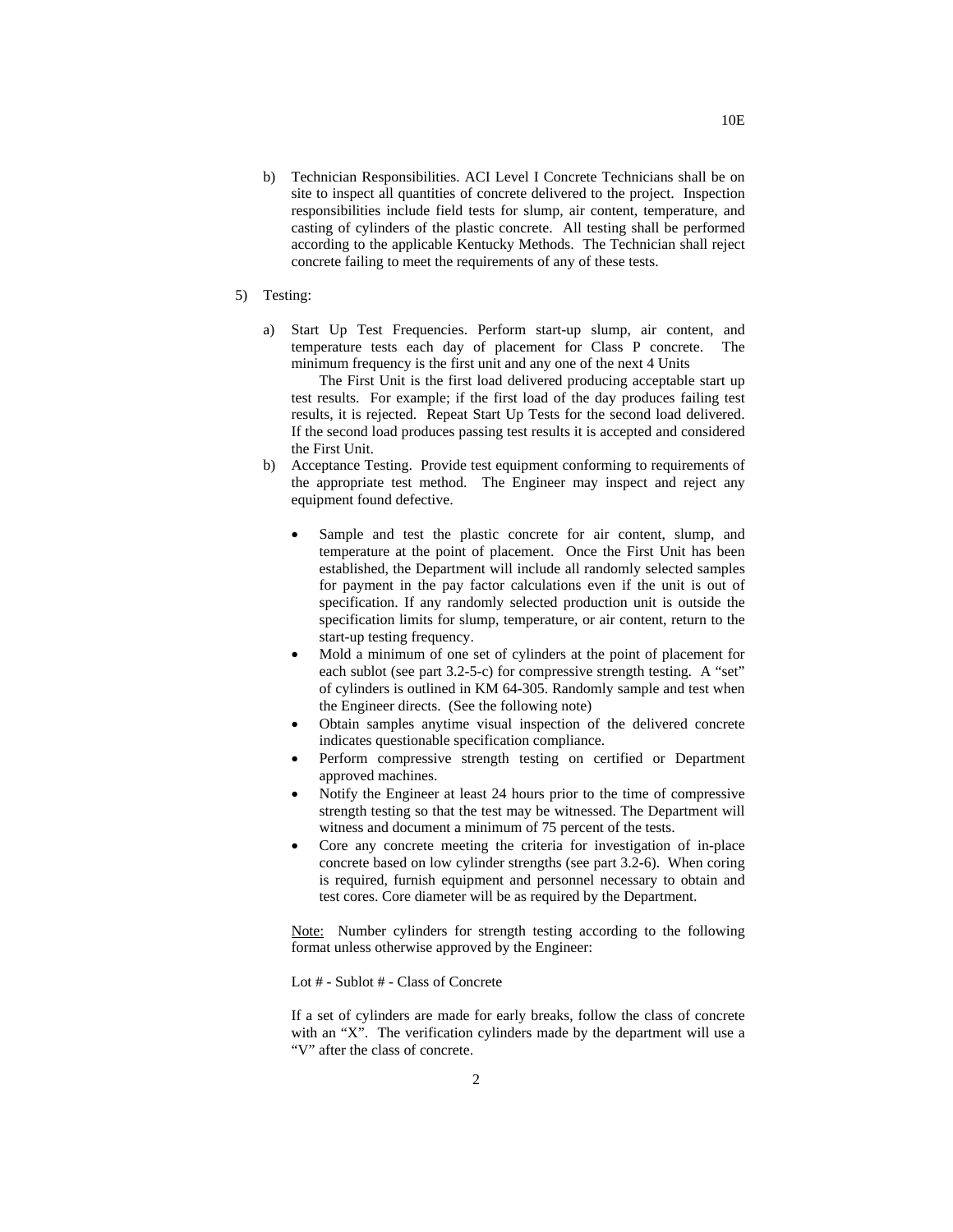c) Lot Size**.** Lots and sublots will be based on delivered quantities in lieu of design quantity. Lots are defined as 4,000 square yards. Lots are divided into 4 sub-lots of 1,000 square yards.

Use the following table in determining concrete quantities and their corresponding lots and sublots.

| <b>Square Yards</b> | <b>Total Sublots - Equally Divided</b>                                                                                        |
|---------------------|-------------------------------------------------------------------------------------------------------------------------------|
| < 2,000             | Accept based upon plastic concrete test results plus<br>one set of cylinders if more than 15 cubic yards per<br>calendar day* |
| $2,000 \leq 4,000$  |                                                                                                                               |
| $4,000 \leq 5,000$  | 5                                                                                                                             |
| $5,000 \le 6,000$   | 6                                                                                                                             |
| 6,000 < 8,000       | One standard lot, plus a second smaller lot                                                                                   |
|                     | with 4 sublots.                                                                                                               |

\* PWL and incentive/disincentives are not applied but accepted at 100% pay based on achieving acceptable results.

NOTE:All early strength modified mixes will be combined, if quantities are available, to make a lot(s).

- d) Documentation. Record all job site test results when obtained. Provide a summary of test results and trip tickets at least weekly to the Engineer. In the summary, include a record of all concrete rejected. As 28-day breaks are obtained, submit air and strength results along with corresponding random numbers and sublot/lot identification at the completion of each and every lot. Report all failing compressive strength tests to the Engineer as soon as possible, but no later than the end of the testing day.
- e) In addition to acceptance testing, perform all sampling, testing (slump, air, temperature and strength) for the purpose of either load applications, or opening to traffic. These results are to be kept separate from random QC results and are not to be used for pay calculations.
- f) Additional acceptance sampling testing by the Contractor is permitted but must be included in the QCP by reducing size of sublots within the lots (see part 3.2-5-c) to be included in pay calculations.
- 6) Investigation of In-Place Concrete. The Department will require a core evaluation of the in-place concrete when any of the following occur:
	- An individual test result falls more than 500 psi below minimum required compressive strength
	- Strength PWL for a lot is less than 75
	- Air content PWL below 60 will require special evaluation by the Engineer based on core testing (hardened air content) to determine acceptance/rejection, and any corrective work needed.
	- Any lot missing more than 25% of the required tests for strength or air will require coring and testing. The results will be evaluated according to part 3.4- 2.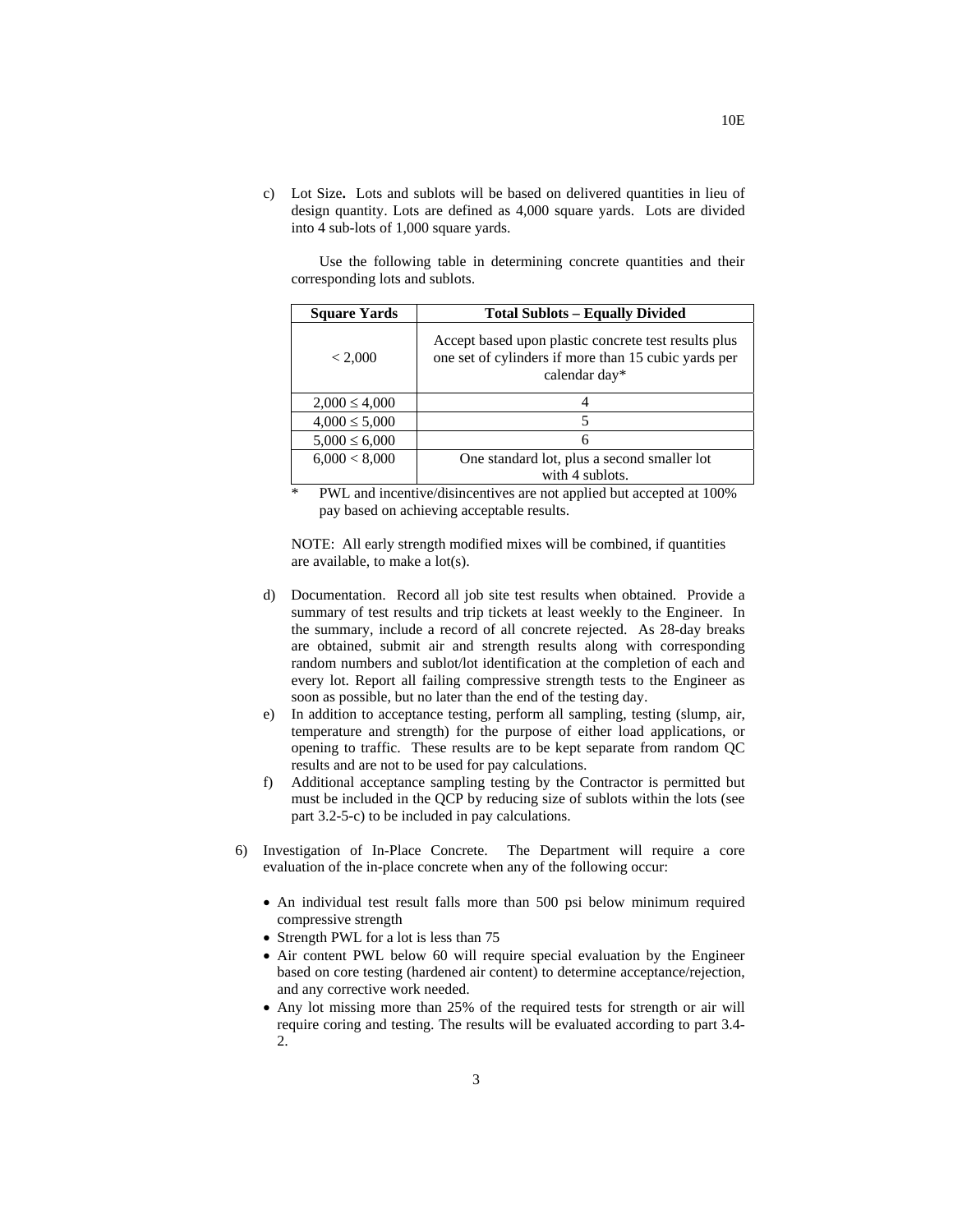The investigation will take place at the direction of the Engineer. Obtain cores within 7 calendar days of written notification.

**3.3 Concrete Producer Requirements.** Requirements include mix design, testing, documentation, plant approval, and truck approval in accordance with Section 601. Mix Designs. Submit mix designs to the Engineer using either Option A or Option B below.

- 1) Option A. Kentucky Mix Design. Submit mix designs according to Subsection 601.03.02 G at least 15 calendar days prior to commencing concrete operations. Design and proportion the concrete mixtures according to Subsection 601.03.03. Resubmit the mix designs when changes are made.
- 2) Option B. ACI-318 Mix Design. ACI 318, Chapters 4 and 5, is permitted for mix design only. Comply with ingredient material specifications and mineral admixture limitations according to the Department's Standard Specifications. Option B is not permitted for HPC or JPCP 25/48/72 mixes. Conform to the following if requirements are not modified elsewhere by plan note.

| <b>Max. Free Water</b><br>By w/c Ratio (lbs/lbs) | Min. 28-Day<br>Comp. Strength<br>For acceptance<br>(psi | <b>Air Content</b><br>$($ %) |
|--------------------------------------------------|---------------------------------------------------------|------------------------------|
| 0.45                                             | 4.500                                                   | $6\pm 2\%$ *                 |

The air content shall be  $7 \pm 2\%$  when coarse aggregate sizes #8, #78, or #9-M are used.

### **3.4 Department Responsibilities.**

1) Concrete Mixture Verification Testing. The Engineer will conduct verification testing to verify acceptance procedures. Only ACI Level I qualified personnel will perform the verification testing. The Engineer will determine according to KM 64-113 when the Contractor is to perform random sampling and testing. The Engineer will notify the Contractor immediately prior to required random sampling and testing.

The Engineer will test at a minimum frequency of one per every 8 acceptance tests made by the contractor. The Engineer reserves the right to increase the frequency of testing when deemed necessary. The Engineer will perform verification testing on independent samples from the same batch and location as the Contractor's tested sublot and promptly compare results. Additionally, the Engineer may select any portion of any sublot at any time to verify specifications limits. All verification cylinders will be the same size as the contractors acceptance cylinders.

When the verification test results differ from the Contractor's test results by more than tolerances shown below, the discrepancy must be resolved and documented along with the verification results. The dispute resolution outlined in Section 113 will be utilized to verify the acceptability of the concrete.

The Department will witness and document a minimum of 75 percent of the tests.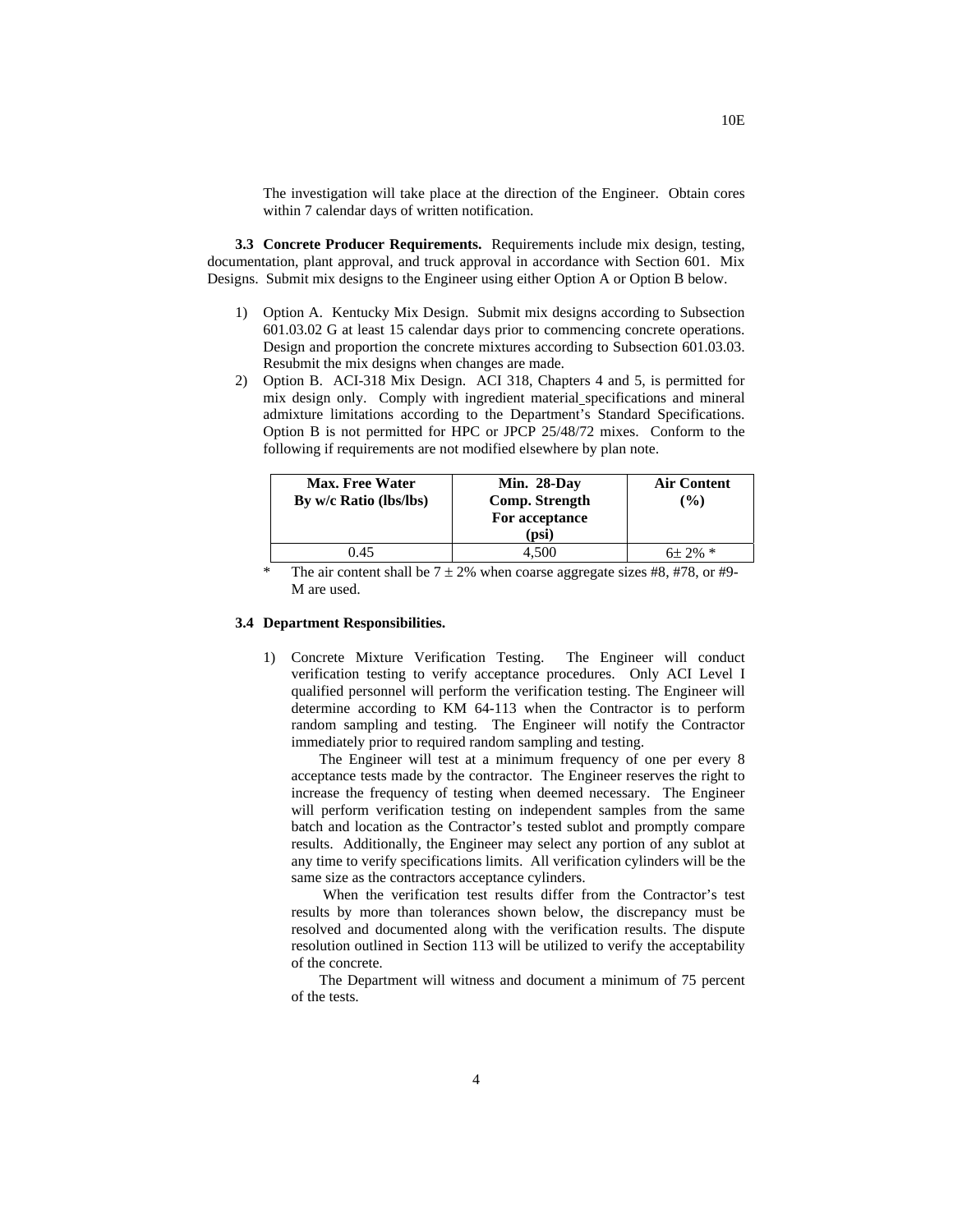| <b>Acceptance/Verification Tolerance*</b> |                             |  |  |  |  |  |
|-------------------------------------------|-----------------------------|--|--|--|--|--|
| <b>Test</b>                               | <b>Tolerance</b>            |  |  |  |  |  |
| Air Content                               | $\pm 0.75\%$                |  |  |  |  |  |
| Compressive Strength                      | $\pm 15\%$                  |  |  |  |  |  |
| Temperature                               | $+3$ F                      |  |  |  |  |  |
| Slump                                     | $\pm 25\%$ of maximum limit |  |  |  |  |  |

\*These tolerances only apply to verification samples

- 2) Core Evaluation for Class P Concrete. When investigation is required according to part 3.2-6 of this note, the Engineer will direct the Contractor in obtaining cores and take possession of the cores for testing. All expenses in obtaining and testing cores will be the responsibility of the contractor. The Engineer will evaluate cores as follows:
	- a) If core strengths are equal to or greater than 90 percent of minimum required compressive strength, the core strengths will be substituted for the low/missing cylinder(s) to determine PWL. Lots affected will not be eligible for incentive adjustments but may achieve 100 percent maximum pay.
	- b) If core strengths are below 90 percent of minimum required compressive strength, a design analysis will be required to determine if strength is adequate.
		- 1) If strength is determined to be adequate, the core strengths will be substituted for the low/missing cylinder(s) to determine PWL.
		- 2) If strength is determined not to be adequate, the lot or sublot containing the failing concrete shall be removed and replaced at the Contractor's expense. The Contractor may be given the option of obtaining additional cores to more accurately identify the extent of removal required.
	- c) If the hardened air content is found to be acceptable, the air results will be substituted for the failing/missing air result to determine PWL. Lots affected will not be eligible for incentive adjustments but may receive 100 percent maximum pay.
	- d) If the hardened air content is found to be unacceptable, the concrete is subject to removal.

#### **4.0 MEASUREMENT.**

**4.1 Class P (JPC Pavement, Base, and Shoulders).** The Department will measure JPC Pavement, Base, and Shoulder according to Subsections 501.04.01, 501.04.02, and 501.04.03 respectively.

The Department will not measure the strength and air content of the pavement concrete as a separate pay unit, but will analyze the strength and air content data as provided by Contractor to calculate pay factors for each separate lot of JPC Pavement, Base, and Shoulders.

**4.2 Measurement of Dispute Items.** Disputed items may require a third party resolution by a mutually agreeable laboratory. If the independent laboratory testing and investigation indicates that the Department's tests are correct, pay the cost of the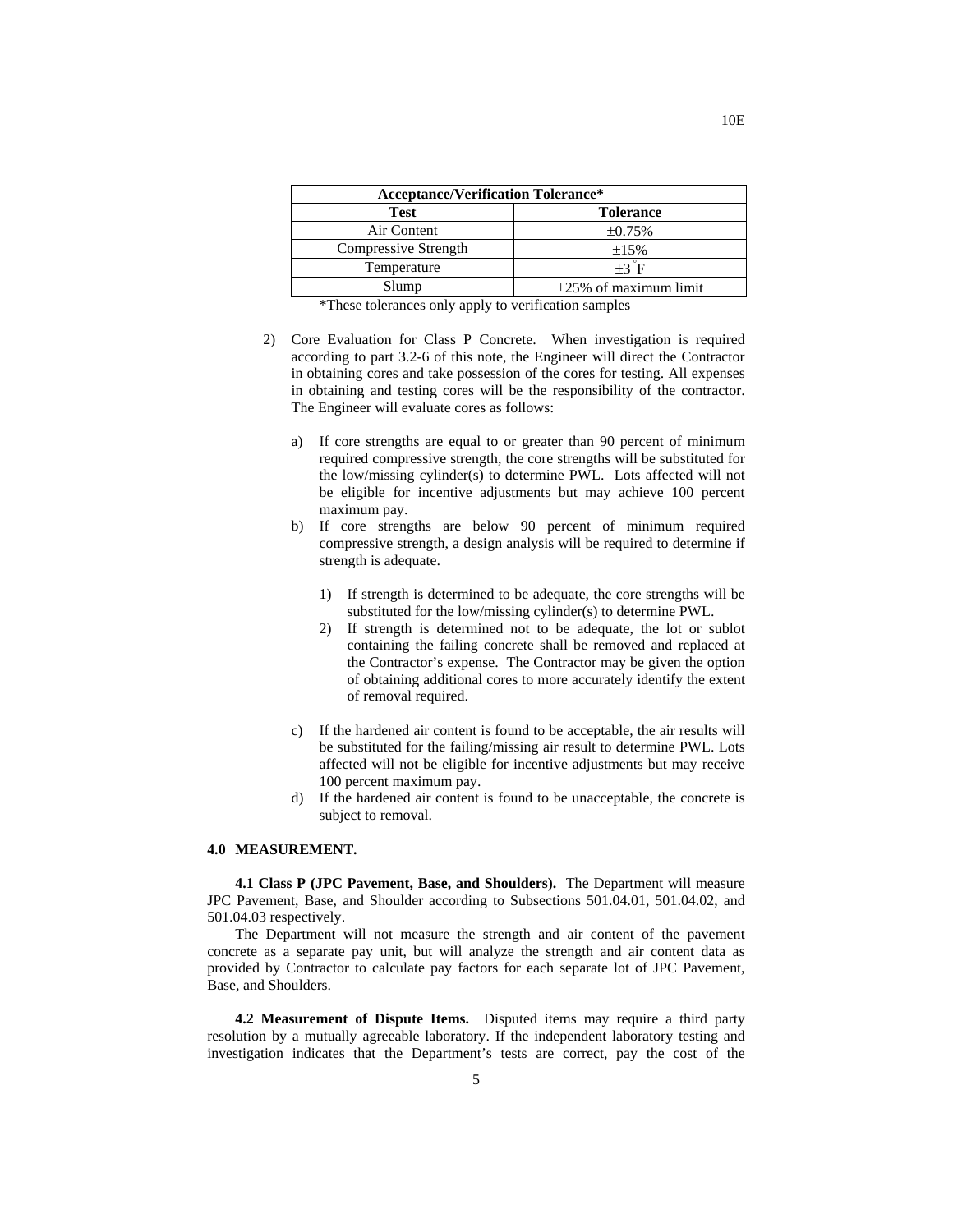investigation. If the independent laboratory testing and investigation indicates that the Department's tests are not correct, the Department will pay the cost of the investigation.

When the dispute is resolved at any level, and the Department's verification tests are correct, the Department will base the Contractor's pay on the Department's verification test results rather than on the Contractor's acceptance test results. When the Department's verification tests are not correct, the Department will base the Contractor's pay on the Contractor's test results as the appropriate section or subsection specifies.

**4.3 Measurement of Quality Control (QC).** The Department will measure the quantity by the lump sum. The Department will not measure the QCP, any actions and personnel required to carry out the QCP, any testing, any testing equipment, or any other work necessary to perform the specified QC/QA procedures and will consider them incidental to this item of work.

**5.0 PAYMENT.** The Department will calculate pay factors for Class P Concrete only, and will apply them on a lot basis. The Department will apply Concrete QC/QA incentive/disincentive adjustment as a one-time Concrete Adjustment prior to final payment. When net bonuses exceed net penalties for concrete for the total project, the Department will pay the net difference. When net penalties, derived from Percent Within Limits (PWL) and incentive/disincentive calculations, exceed net bonuses for concrete for the total project, the Department will deduct the net difference. For concrete not requiring PWL and incentive/disincentive calculations, the Department will apply penalties according to the appropriate subsection or application. Additional pay adjustments may be applicable for concrete pavement thickness and ride quality in accordance with the Special Notes or Standard Specifications.

| Code                                    | Pay Item                                                   | Pay Unit              |
|-----------------------------------------|------------------------------------------------------------|-----------------------|
|                                         | 02069-02071, 02073, JPC Pavement Non-Reinforced,           | See Subsection 501.05 |
| 02075, 02084,                           | thickness                                                  |                       |
| 02086, 02088                            |                                                            |                       |
|                                         | 02072, 02077, 02078, JPC Pavement Non-Reinforced Shoulder, | See Subsection 501.05 |
| 02081-02083.                            | thickness                                                  |                       |
| 02087, 02089                            |                                                            |                       |
| 02061, 02064, 02065 PCC Base, thickness |                                                            | See Subsection 501.05 |
| 20181ES                                 | QC for Class P Concrete                                    | Lump Sum              |
|                                         | Concrete Adjustment <sup>(1)</sup>                         | Each                  |
|                                         |                                                            |                       |

 $(1)$  The Department will determine pay factors and adjust the price based on the strength and air content of the concrete.

January 1, 2008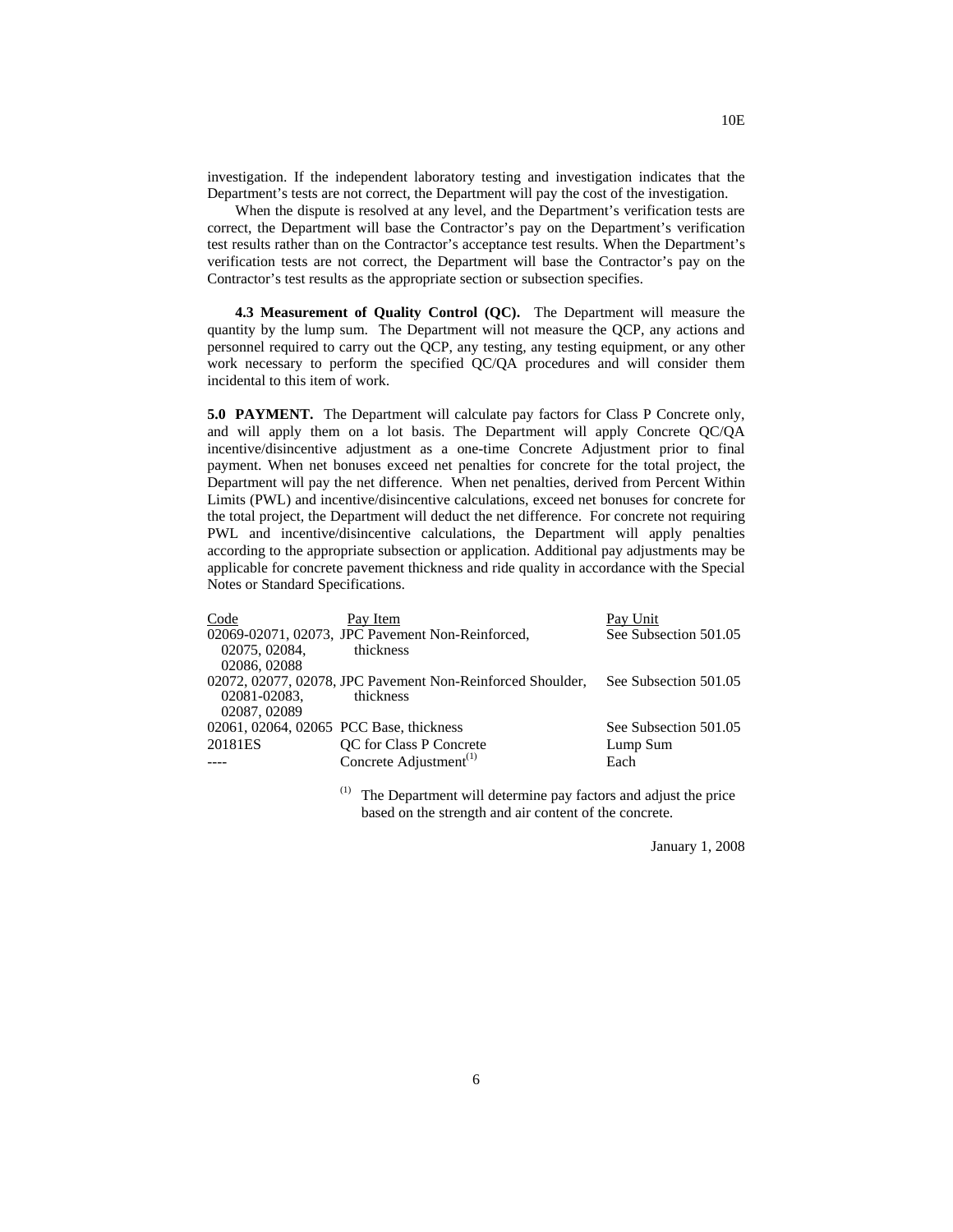#### **Procedures for Percent Within Limits (PWL) and Pay Factor Calculations**

The Contractor's QC testing data must be validated by the Department's verification tests. A percent within limit (PWL) analysis is used to determine how various specified limits are met by the Contractor. The procedure calls for determining the mean and standard deviation of acceptance data. Determine the following quality indices based upon the mean, standard deviation and upper/lower specification limits. The upper/lower limits for air content PWL calculations will be  $\pm 2.0\%$  of the target air content for Class-P Concrete. If there is no upper specification limit (e.g. compressive strength), the upper quality index will be considered 100% within limits.

 $Q<sub>u</sub> = (Upper Specification Limit - Average) / Standard Deviation$ 

 $Q_L$  = (Average - Lower Specification Limit) / Standard Deviation

Where:

Standard Deviation =  $[\text{Sum}(\text{Individual Measurement - Average})^2 / (n-1)]^{1/2}$ , and

 $n =$  Number of Measurements.

There will be 2 sets of Qu's and Ql's calculated for the air content. The first set will be calculated based on the range of  $\pm 2.0\%$  if the target air percentage, with the upper limit shown as:

 $Qu = \{ (Target Air % + 2.0) - Average Air % \} / Standard Deviation of the air content$ 

The second set will be calculated on a target of  $\pm 1.0$  % of the target air percentage, with the upper limit shown as:

Qu =  $\{$ (Target Air % + 1.0) – Average Air %  $\}/$  Standard Deviation of the air content

These values will be used to derive separate PWL's and then these PWL's will be used to obtain the combined air pay factor.

Use the values for the  $Q_{\mu}$ , and  $Q_{\mu}$  and enter in the PWL tables and determine PWL<sub>u</sub>, and PWL<sub>L</sub>, respectively. If the values for Q  $_{\text{u}}$  or Q <sub>L</sub> are determined to be negative, follow the directions given on the PWL tables. Round-off the calculated numbers to 2 decimal places.

Determine the total PWL for each specified requirement using the following relationship.

 $PWL = (PWL<sub>u</sub> + PWL<sub>L</sub>) - 100$ 

The PWL for each specified requirement per lot is then used to determine the lot's acceptance/rejection status and its appropriate pay factor.

The Combined Air Content Pay Factor will be calculated as:

 $((25+(PWL_{@+2}*0.25))+(0.0125*PWL_{@+1}))/100$ , and the Strength Pay Factor will be calculated as ((26.25+(0.25\*PWL))/100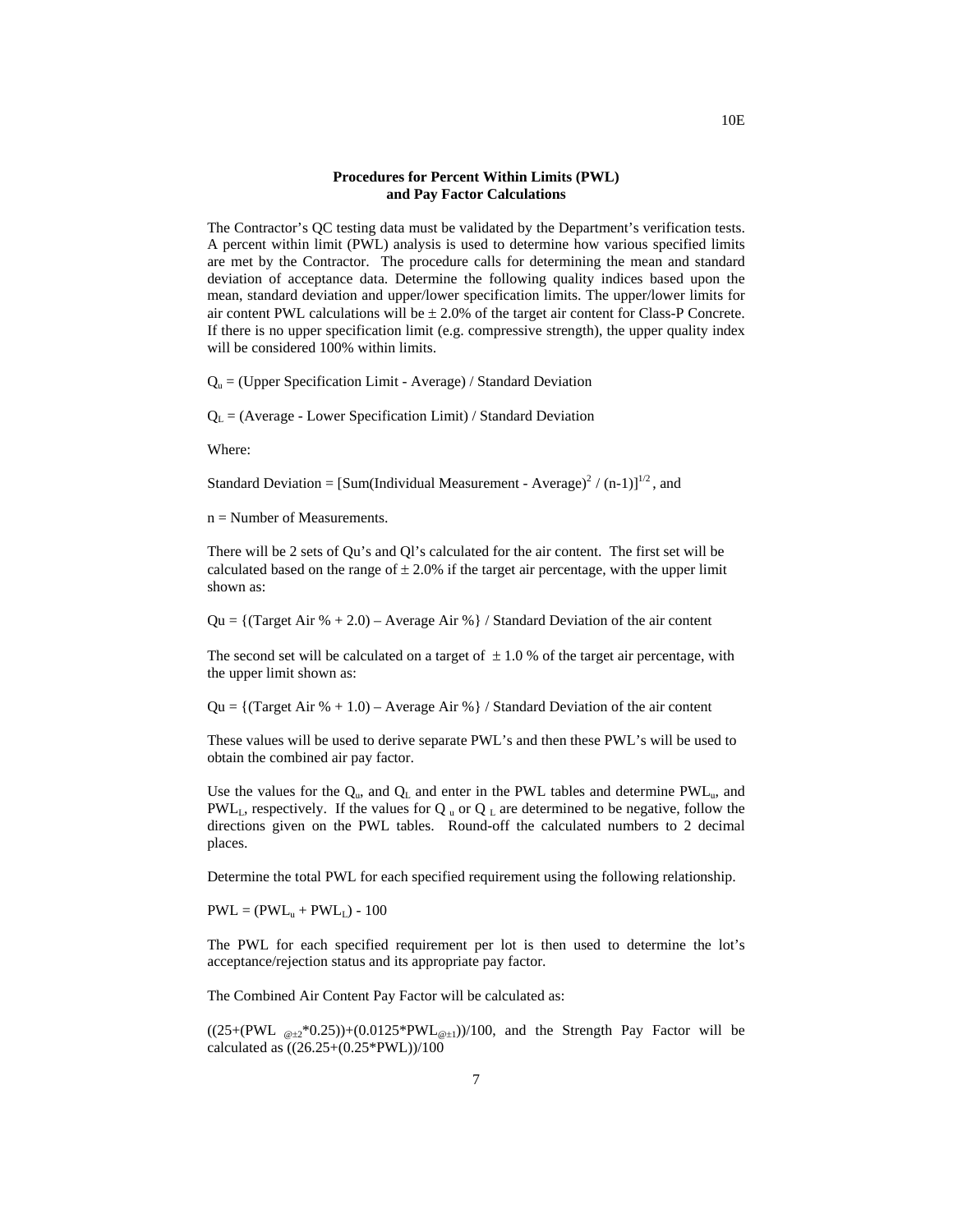Lot Pay Factor will be calculated as: (Air Pay Factor+Strength Pay Factor)

The lowest Pay Factor will be limited to 0.85 for Class-P Concrete.

Missing Data:

The first sublot missing test results per project will be permitted with no reduction in pay. The lot will be calculated based on the remaining test results if the sample size is three or more. The second sublot missing test results will require a 10% deduct for that lot. All additional sublots missing data will receive a 25% deduct applied to the lot for each sublot missing data.

Any lot missing more than 25% of the required tests for strength or air will require coring and testing. The results will be evaluated according to (3.4-2).

**NOTE:** All calculations are rounded to 2 decimal places except the Lot Pay Factor and the Project Pay Factor which are carried to 6 decimal places.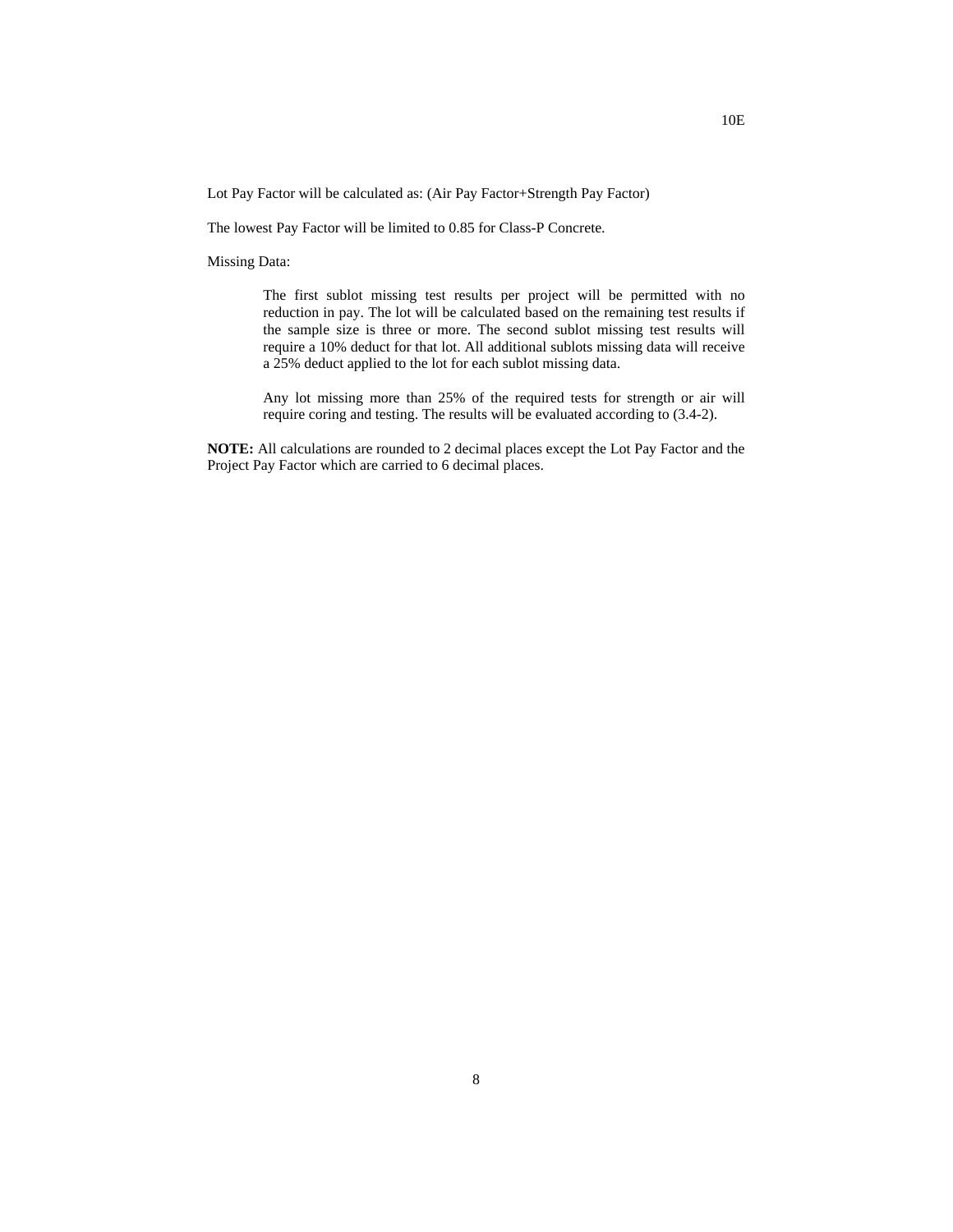## **Table A-1. Percent Within Limits (PWL) for Selected Sample Sizes (N). (Courtesy of FHWA-SA-96-026, 1996)**

## **PERCENT WITHIN LIMITS ESTIMATION TABLE VARIABILITY-UNKNOWN PROCEDURE STANDARD DEVIATION METHOD SAMPLE SIZE 3**

|                   | <b>Second Decimal Places For Q</b> |      |                                     |  |      |                                     |                                            |               |       |        |  |  |  |
|-------------------|------------------------------------|------|-------------------------------------|--|------|-------------------------------------|--------------------------------------------|---------------|-------|--------|--|--|--|
| $\mathbf{o}$      | 0.00                               | 0.01 | $0.02\quad 0.03$                    |  | 0.04 | 0.05                                | 0.06                                       | 0.07          | 0.08  | 0.09   |  |  |  |
| 0.00              |                                    |      |                                     |  |      |                                     | 50.00 50.28 50.55 50.83 51.10 51.38 51.65  | 51.93         | 52.21 | 52.48  |  |  |  |
| 0.10              |                                    |      |                                     |  |      | 52.76 53.04 53.31 53.59 53.87 54.15 | 54.42                                      | 54.70         | 54.98 | 55.26  |  |  |  |
| 0.201             |                                    |      |                                     |  |      |                                     | 55.54 55.82 56.10 56.38 56.66 56.95 57.23  | 57.51         | 57.80 | 58.08  |  |  |  |
| 0.30              |                                    |      |                                     |  |      | 58.37 58.65 58.94 59.23 59.51 59.80 | 60.09                                      | 60.38         | 60.67 | 60.97  |  |  |  |
| 0.40              |                                    |      | 61.26 61.55 61.85 62.15 62.44 62.74 |  |      |                                     | 63.04                                      | 63.34         | 63.65 | 63.95  |  |  |  |
| 0.50 <sub>1</sub> |                                    |      | 64.25 64.56 64.87 65.18 65.49 65.80 |  |      |                                     | 66.12                                      | 66.43         | 66.75 | 67.07  |  |  |  |
| 0.60              |                                    |      | 67.39 67.72 68.04 68.37 68.70 69.03 |  |      |                                     | 69.37                                      | 69.70         | 70.04 | 70.39  |  |  |  |
| 0.70              |                                    |      |                                     |  |      |                                     | 70.73 71.08 71.43 71.78 72.14 72.50 72.87  | 73.24         | 73.61 | 73.98  |  |  |  |
| 0.80 <sub>1</sub> |                                    |      | 74.36 74.75 75.14 75.53 75.93 76.33 |  |      |                                     | 76.74                                      | 77.16         | 77.58 | 78.01  |  |  |  |
| 0.90 <sup>1</sup> |                                    |      | 78.45 78.89 79.34 79.81 80.27 80.75 |  |      |                                     | 81.25                                      | 81.75         | 82.26 | 82.79  |  |  |  |
| 1.00              |                                    |      | 83.33 83.89 84.47 85.07 85.69 86.34 |  |      |                                     | 87.02                                      | 87.73         | 88.49 | 89.29  |  |  |  |
| 1.10              |                                    |      |                                     |  |      |                                     | 90.16 91.11 92.18 93.40 94.92 97.13 100.00 | 100.00 100.00 |       | 100.00 |  |  |  |

Numbers in the body of this table are estimates of percent within limits (PWL) corresponding to specific values of Q, the QUALITY INDEX. For Q values less than zero, subtract the table value from 100.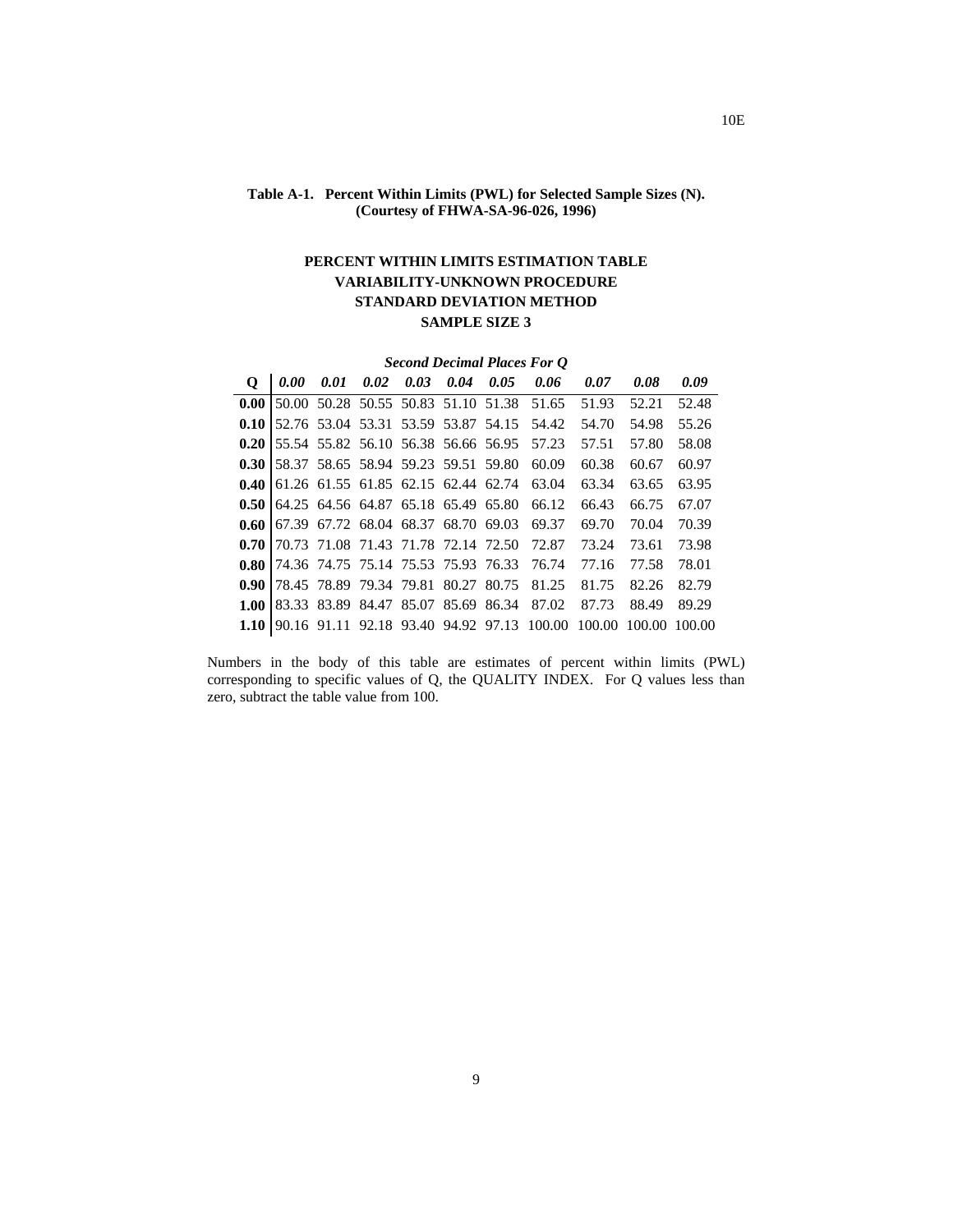## **Table A-2. Percent Within Limits (PWL) for Selected Sample Sizes (N) (Courtesy of FHWA-SA-96-026, 1996)**

# **PERCENT WITHIN LIMITS ESTIMATION TABLE VARIABILITY-UNKNOWN PROCEDURE STANDARD DEVIATION METHOD SAMPLE SIZE 4**

| Q    | 0.00   | 0.01   | 0.02   | 0.03   | 0.04   | 0.05   | 0.06   | 0.07  | 0.08          | 0.09   |
|------|--------|--------|--------|--------|--------|--------|--------|-------|---------------|--------|
| 0.00 | 50.00  | 50.33  | 50.67  | 51.00  | 51.33  | 51.67  | 52.00  | 52.33 | 52.67         | 53.00  |
| 0.10 | 53.33  | 53.67  | 54.00  | 54.33  | 54.67  | 55.00  | 55.33  | 55.67 | 56.00         | 56.33  |
| 0.20 | 56.67  | 57.00  | 57.33  | 57.67  | 58.00  | 58.33  | 58.67  | 59.00 | 59.33         | 59.67  |
| 0.30 | 60.00  | 60.33  | 60.67  | 61.00  | 61.33  | 61.67  | 62.00  | 62.33 | 62.67         | 63.00  |
| 0.40 | 63.33  | 63.67  | 64.00  | 64.33  | 64.67  | 65.00  | 65.33  | 65.67 | 66.00         | 66.33  |
| 0.50 | 66.67  | 67.00  | 67.33  | 67.67  | 68.00  | 68.33  | 68.67  | 69.00 | 69.33         | 69.67  |
| 0.60 | 70.00  | 70.33  | 70.67  | 71.00  | 71.33  | 71.67  | 72.00  | 72.33 | 72.67         | 73.00  |
| 0.70 | 73.33  | 73.67  | 74.00  | 74.33  | 74.67  | 75.00  | 75.33  | 75.67 | 76.00         | 76.33  |
| 0.80 | 76.67  | 77.00  | 77.33  | 77.67  | 78.00  | 78.33  | 78.67  | 79.00 | 79.33         | 79.67  |
| 0.90 | 80.00  | 80.33  | 80.67  | 81.00  | 81.33  | 81.67  | 82.00  | 82.33 | 82.67         | 83.00  |
| 1.00 | 83.33  | 83.67  | 84.00  | 84.33  | 84.67  | 85.00  | 85.33  | 85.67 | 86.00         | 86.33  |
| 1.10 | 86.67  | 87.00  | 87.33  | 87.67  | 88.00  | 88.33  | 88.67  | 89.00 | 89.33         | 89.67  |
| 1.20 | 90.00  | 90.33  | 90.67  | 91.00  | 91.33  | 91.67  | 92.00  | 92.33 | 92.67         | 93.00  |
| 1.30 | 93.33  | 93.67  | 94.00  | 94.33  | 94.67  | 95.00  | 95.33  | 95.67 | 96.00         | 96.33  |
| 1.40 | 96.67  | 97.00  | 97.33  | 97.67  | 98.00  | 98.33  | 98.67  | 99.00 | 99.33         | 99.67  |
| 1.50 | 100.00 | 100.00 | 100.00 | 100.00 | 100.00 | 100.00 | 100.00 |       | 100.00 100.00 | 100.00 |

*Second Decimal Places For Q* 

Numbers in the body of this table are estimates of percent within limits (PWL) corresponding to specific values of Q, the QUALITY INDEX. For Q values less than zero, subtract the table value from 100.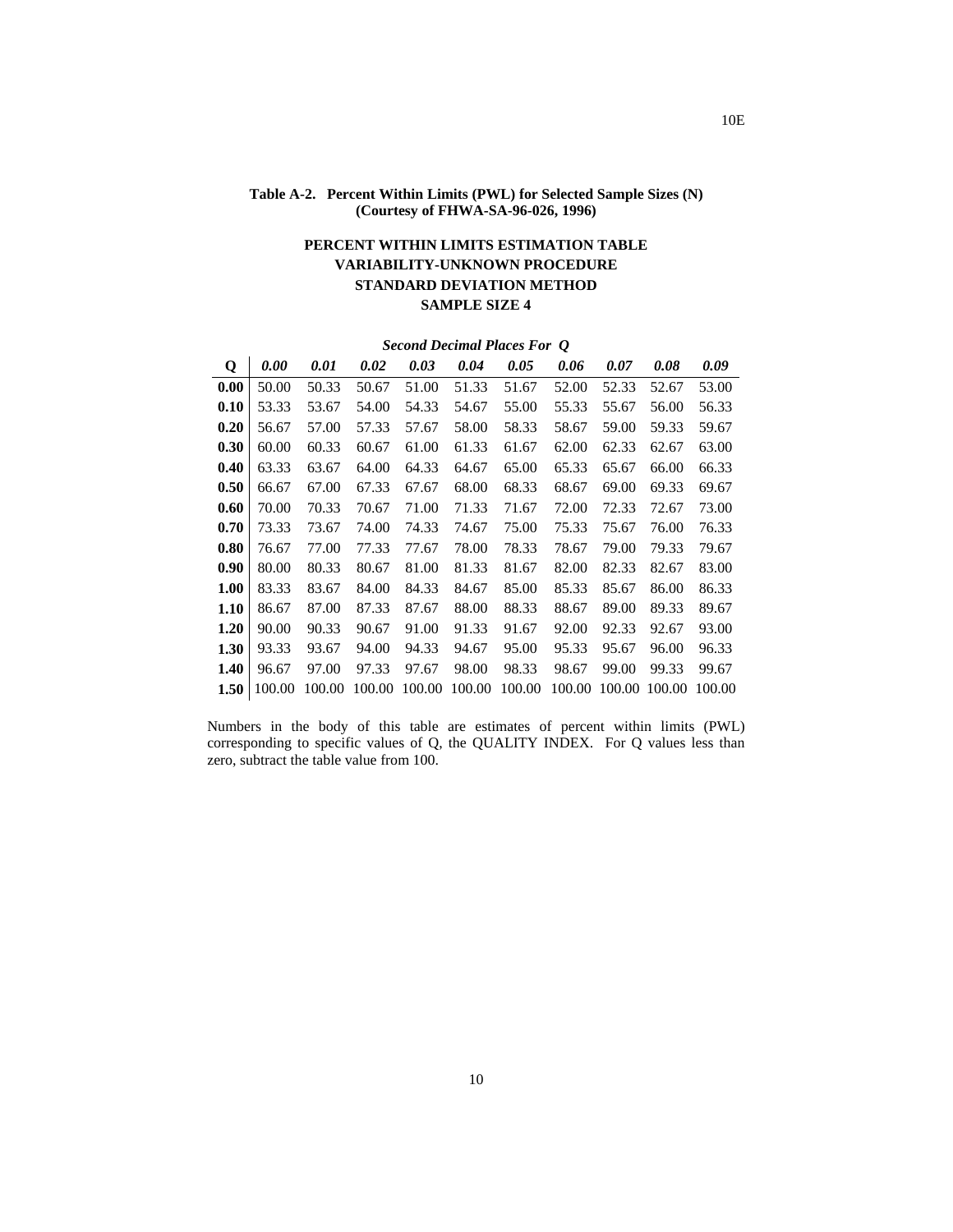## **Table A-3. Percent Within Limits (PWL) for Selected Sample Sizes (N). (Courtesy of FHWA-SA-96-026, 1996)**

## **PERCENT WITHIN LIMITS ESTIMATION TABLE VARIABILITY-UNKNOWN PROCEDURE STANDARD DEVIATION METHOD SAMPLE SIZE 5**

|             | <b>Second Decimal Places For Q</b> |             |       |                                           |                   |                               |                   |                   |       |        |  |  |  |  |
|-------------|------------------------------------|-------------|-------|-------------------------------------------|-------------------|-------------------------------|-------------------|-------------------|-------|--------|--|--|--|--|
| $\mathbf 0$ | 0.00                               | 0.01        | 0.02  | 0.03                                      | 0.04              | 0.05                          | 0.06              | 0.07              | 0.08  | 0.09   |  |  |  |  |
| 0.00        | 50.00                              | 50.36       | 50.71 | 51.07                                     | 51.42 51.78       |                               | 52.13             | 52.49             | 52.85 | 53.20  |  |  |  |  |
| 0.10        | 53.56                              | 53.91       | 54.27 |                                           | 54.62 54.98 55.33 |                               | 55.69             | 56.04             | 56.39 | 56.75  |  |  |  |  |
| 0.20        | 57.10                              | 57.46       | 57.81 |                                           | 58.16 58.52 58.87 |                               |                   | 59.22 59.57       | 59.92 | 60.28  |  |  |  |  |
| 0.30        | 60.63                              | 60.98       | 61.33 |                                           |                   | 61.68 62.03 62.38 62.72 63.07 |                   |                   | 63.42 | 63.77  |  |  |  |  |
| 0.40        |                                    | 64.12 64.46 |       | 64.81 65.15 65.50 65.84 66.19 66.53       |                   |                               |                   |                   | 66.87 | 67.22  |  |  |  |  |
| 0.50        |                                    | 67.56 67.90 |       | 68.24 68.58 68.92 69.26 69.60 69.94 70.27 |                   |                               |                   |                   |       | 70.61  |  |  |  |  |
| 0.60        | 70.95                              |             |       | 71.28 71.61 71.95 72.28 72.61 72.94 73.27 |                   |                               |                   |                   | 73.60 | 73.93  |  |  |  |  |
| 0.70        | 74.26                              | 74.59       | 74.91 |                                           |                   | 75.24 75.56 75.89 76.21 76.53 |                   |                   | 76.85 | 77.17  |  |  |  |  |
| 0.80        | 77.49                              | 77.81       | 78.13 | 78.44 78.76                               |                   | 79.07                         | 79.38             | 79.69             | 80.00 | 80.31  |  |  |  |  |
| 0.90        | 80.62                              | 80.93       | 81.23 |                                           | 81.54 81.84 82.14 |                               | 82.45             | 82.74             | 83.04 | 83.34  |  |  |  |  |
| 1.00        | 83.64                              | 83.93       |       | 84.22 84.52 84.81                         |                   |                               | 85.09 85.38 85.67 |                   | 85.95 | 86.24  |  |  |  |  |
| 1.10        | 86.52                              | 86.80       | 87.07 |                                           | 87.35 87.63       | 87.90                         |                   | 88.17 88.44       | 88.71 | 88.98  |  |  |  |  |
| 1.20        | 89.24                              | 89.50       | 89.77 | 90.03                                     | 90.28             |                               |                   | 90.54 90.79 91.04 | 91.29 | 91.54  |  |  |  |  |
| 1.30        | 91.79                              | 92.03       | 92.27 | 92.51                                     | 92.75             | 92.98 93.21                   |                   | 93.44             | 93.67 | 93.90  |  |  |  |  |
| 1.40        |                                    |             |       | 94.12 94.34 94.56 94.77                   |                   | 94.98 95.19 95.40             |                   | 95.61             | 95.81 | 96.01  |  |  |  |  |
| 1.50        | 96.20                              | 96.39       |       | 96.58 96.77                               | 96.95             | 97.13                         | 97.31             | 97.48             | 97.65 | 97.81  |  |  |  |  |
| 1.60        | 97.97                              | 98.13       | 98.28 | 98.43                                     | 98.58             | 98.72                         | 98.85             | 98.98             | 99.11 | 99.23  |  |  |  |  |
| 1.70        | 99.34                              | 99.45       |       | 99.55 99.64 99.73                         |                   | 99.81                         | 99.88             | 99.94             | 99.98 | 100.00 |  |  |  |  |

Numbers in the body of this table are estimates of percent within limits (PWL) corresponding to specific values of Q, the QUALITY INDEX. For Q values less than zero, subtract the table value from 100.

10E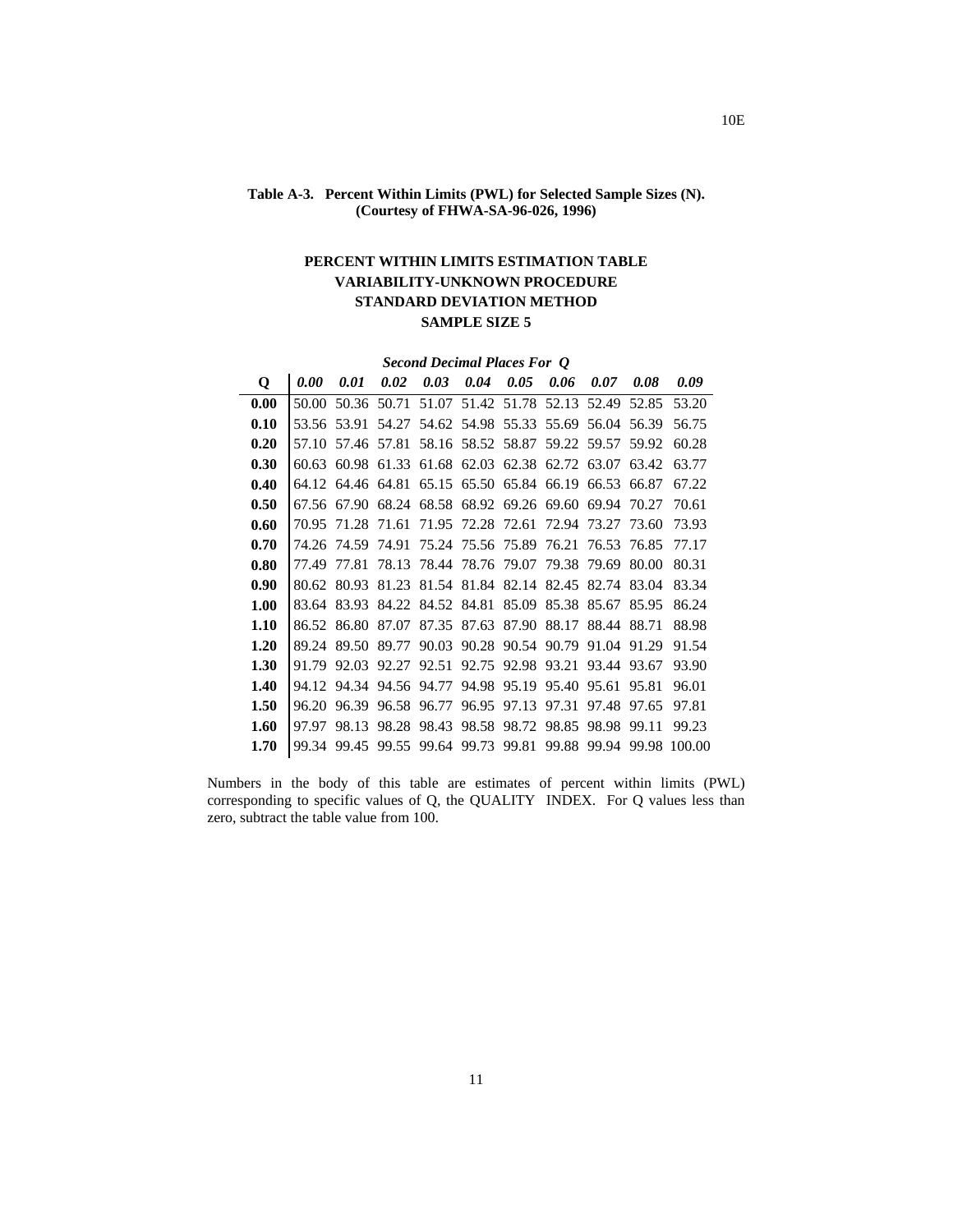## **Table A-4. Percent Within Limits (PWL) for Selected Sample Sizes (N) (Courtesy of FHWA-SA-96-026, 1996)**

# **PERCENT WITHIN LIMITS ESTIMATION TABLE VARIABILITY-UNKNOWN PROCEDURE STANDARD DEVIATION METHOD SAMPLE SIZE 6**

### *Second Decimal Places For Q*

| Q    | 0.00  | 0.01  | 0.02        | 0.03   | 0.04   | 0.05   | 0.06   | 0.07   | 0.08   | 0.09   |
|------|-------|-------|-------------|--------|--------|--------|--------|--------|--------|--------|
| 0.00 | 50.00 | 50.37 | 50.73       | 51.10  | 51.47  | 51.84  | 52.20  | 52.57  | 52.94  | 53.30  |
| 0.10 | 53.67 | 54.04 | 54.40       | 54.77  | 55.14  | 55.50  | 55.87  | 56.23  | 56.60  | 56.96  |
| 0.20 | 57.32 |       | 57.69 58.05 | 58.41  | 58.78  | 59.14  | 59.50  | 59.86  | 60.22  | 60.58  |
| 0.30 | 60.94 | 61.30 | 61.66       | 62.02  | 62.38  | 62.73  | 63.09  | 63.45  | 63.80  | 64.16  |
| 0.40 | 64.51 | 64.86 | 65.21       | 65.57  | 65.92  | 66.27  | 66.62  | 66.96  | 67.31  | 67.66  |
| 0.50 | 68.00 | 68.35 | 68.69       | 69.04  | 69.38  | 69.72  | 70.06  | 70.40  | 70.74  | 71.07  |
| 0.60 | 71.41 | 71.75 | 72.08       | 72.41  | 72.74  | 73.08  | 73.40  | 73.73  | 74.06  | 74.39  |
| 0.70 | 74.71 | 75.04 | 75.36       | 75.68  | 76.00  | 76.32  | 76.63  | 76.95  | 77.26  | 77.58  |
| 0.80 | 77.89 | 78.20 | 78.51       | 78.82  | 79.12  | 79.43  | 79.73  | 80.03  | 80.33  | 80.63  |
| 0.90 | 80.93 |       | 81.22 81.51 | 81.81  | 82.10  | 82.39  | 82.67  | 82.96  | 83.24  | 83.52  |
| 1.00 | 83.90 | 84.08 | 84.36       | 84.63  | 84.91  | 85.18  | 85.45  | 85.71  | 85.98  | 86.24  |
| 1.10 | 86.50 | 86.76 | 87.02       | 87.28  | 87.53  | 87.78  | 88.03  | 88.28  | 88.53  | 88.77  |
| 1.20 | 89.01 | 89.25 | 89.49       | 89.72  | 89.96  | 90.19  | 90.42  | 90.64  | 90.87  | 91.09  |
| 1.30 | 91.31 | 91.52 | 91.74       | 91.95  | 92.16  | 92.37  | 92.58  | 92.78  | 92.98  | 93.18  |
| 1.40 | 93.37 | 93.57 | 93.76       | 93.95  | 94.13  | 94.32  | 94.50  | 94.67  | 94.85  | 95.02  |
| 1.50 | 95.19 |       | 95.36 95.53 | 95.69  | 95.85  | 96.00  | 96.16  | 96.31  | 96.46  | 96.60  |
| 1.60 | 96.75 | 96.89 | 97.03       | 97.16  | 97.29  | 97.42  | 97.55  | 97.67  | 97.79  | 97.91  |
| 1.70 | 98.02 | 98.13 | 98.24       | 98.34  | 98.45  | 98.55  | 98.64  | 98.73  | 98.82  | 98.91  |
| 1.80 | 98.99 | 99.07 | 99.15       | 99.22  | 99.29  | 99.36  | 99.43  | 99.49  | 99.54  | 99.60  |
| 1.90 | 99.65 | 99.70 | 99.74       | 99.78  | 99.82  | 99.85  | 99.88  | 99.91  | 99.93  | 99.95  |
| 2.00 | 99.97 | 99.98 | 99.99       | 100.00 | 100.00 | 100.00 | 100.00 | 100.00 | 100.00 | 100.00 |

Numbers in the body of this table are estimates of percent within limits (PWL) corresponding to specific values of Q, the QUALITY INDEX. For Q values less than zero, subtract the table value from 100.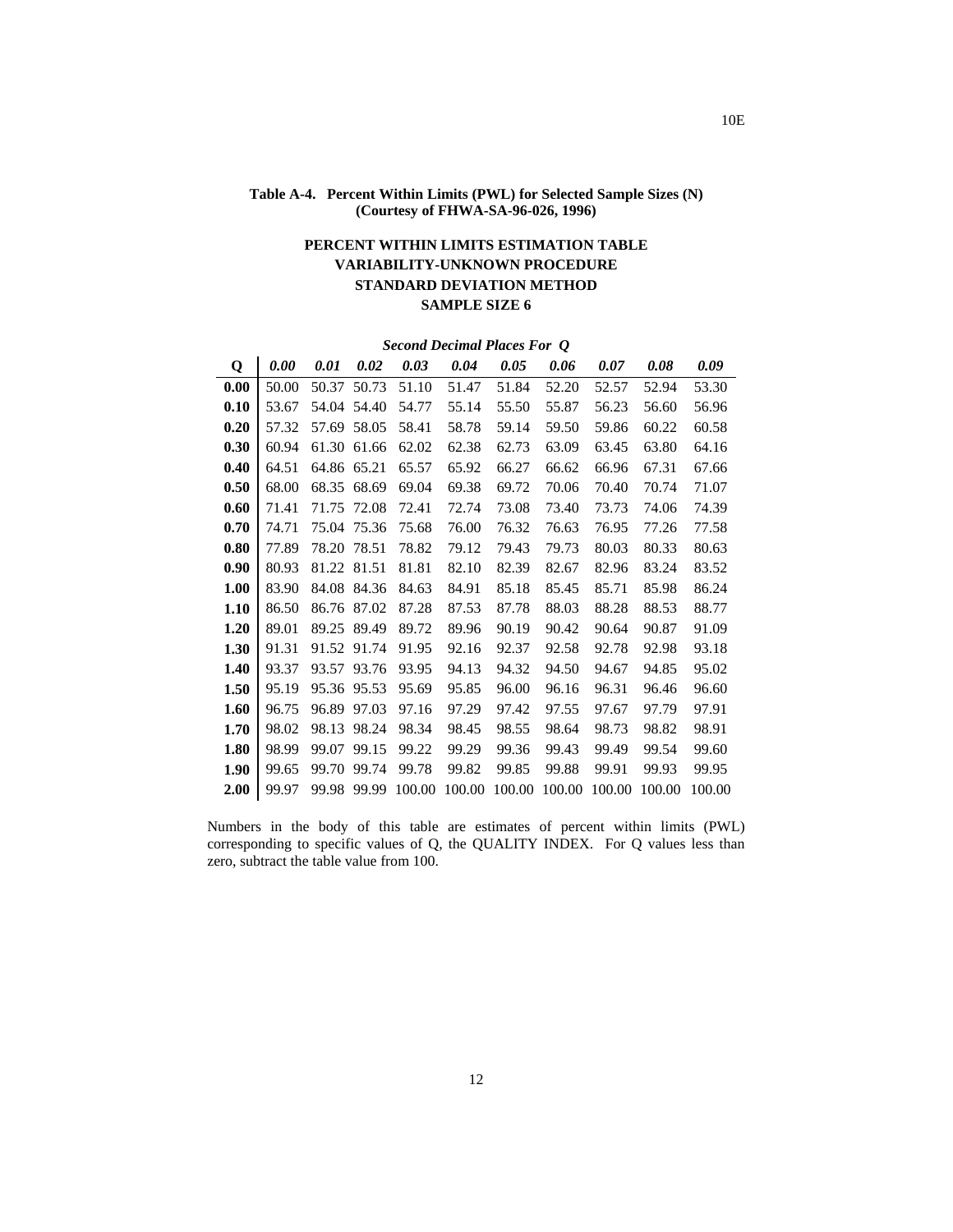## **Table A-5. Percent Within Limits (PWL) for Selected Sample Sizes (N) (Courtesy of FHWA-SA-96-026, 1996)**

# **PERCENT WITHIN LIMITS ESTIMATION TABLE VARIABILITY-UNKNOWN PROCEDURE STANDARD DEVIATION METHOD SAMPLE SIZE 7**

*Second Decimal Places For Q*

| Q    | 0.00  | 0.01              | 0.02  | 0.03   | 0.04   | 0.05   | 0.06   | 0.07   | 0.08   | 0.09   |
|------|-------|-------------------|-------|--------|--------|--------|--------|--------|--------|--------|
| 0.00 | 50.00 | 50.37             | 50.75 | 51.12  | 51.50  | 51.87  | 52.24  | 52.62  | 52.99  | 53.37  |
| 0.10 |       | 53.74 54.11       | 54.49 | 54.86  | 55.23  | 55.60  | 55.97  | 56.35  | 56.72  | 57.09  |
| 0.20 | 57.46 | 57.83             | 58.20 | 58.56  | 58.93  | 59.30  | 59.67  | 60.03  | 60.40  | 60.77  |
| 0.30 | 61.13 | 61.50             | 61.86 | 62.22  | 62.58  | 62.94  | 63.31  | 63.67  | 64.02  | 64.38  |
| 0.40 |       | 64.74 65.10       | 65.45 | 65.81  | 66.16  | 66.51  | 66.87  | 67.22  | 67.57  | 67.92  |
| 0.50 | 68.26 | 68.61             | 68.96 | 69.30  | 69.64  | 69.99  | 70.33  | 70.67  | 71.01  | 71.34  |
| 0.60 | 71.68 | 72.02             | 72.35 | 72.68  | 73.01  | 73.34  | 73.67  | 74.00  | 74.32  | 74.65  |
| 0.70 | 74.97 | 75.29             | 75.61 | 75.93  | 76.25  | 76.56  | 76.88  | 77.19  | 77.50  | 77.81  |
| 0.80 |       | 78.12 78.42 78.73 |       | 79.03  | 79.33  | 79.63  | 79.93  | 80.22  | 80.52  | 80.81  |
| 0.90 | 81.10 | 81.39             | 81.67 | 81.96  | 82.24  | 82.52  | 82.80  | 83.08  | 83.35  | 83.63  |
| 1.00 | 83.90 | 84.17             | 84.44 | 84.70  | 84.97  | 85.23  | 85.49  | 85.74  | 86.00  | 86.25  |
| 1.10 | 86.51 | 86.75             | 87.00 | 87.25  | 87.49  | 87.73  | 87.97  | 88.21  | 88.44  | 88.67  |
| 1.20 | 88.90 | 89.13             | 89.35 | 89.58  | 89.80  | 90.02  | 90.23  | 90.45  | 90.66  | 90.87  |
| 1.30 | 91.07 | 91.28             | 91.48 | 91.68  | 91.88  | 92.08  | 92.27  | 92.46  | 92.65  | 92.83  |
| 1.40 | 93.02 | 93.20             | 93.38 | 93.55  | 93.73  | 93.90  | 94.07  | 94.23  | 94.40  | 94.56  |
| 1.50 |       | 94.72 94.87       | 95.03 | 95.18  | 95.33  | 95.48  | 95.62  | 95.76  | 95.90  | 96.04  |
| 1.60 | 96.17 | 96.31             | 96.43 | 96.56  | 96.69  | 96.81  | 96.93  | 97.05  | 97.16  | 97.27  |
| 1.70 | 97.38 | 97.49             | 97.59 | 97.70  | 97.80  | 97.89  | 97.99  | 98.08  | 98.17  | 98.26  |
| 1.80 | 98.35 | 98.43             | 98.51 | 98.59  | 98.66  | 98.74  | 98.81  | 98.88  | 98.94  | 99.01  |
| 1.90 | 99.07 | 99.13             | 99.19 | 99.24  | 99.30  | 99.35  | 99.40  | 99.44  | 99.49  | 99.53  |
| 2.00 | 99.57 | 99.61             | 99.64 | 99.68  | 99.71  | 99.74  | 99.77  | 99.79  | 99.82  | 99.84  |
| 2.10 | 99.86 | 99.88             | 99.90 | 99.92  | 99.93  | 99.94  | 99.95  | 99.96  | 99.97  | 99.98  |
| 2.20 | 99.99 | 99.99             | 99.99 | 100.00 | 100.00 | 100.00 | 100.00 | 100.00 | 100.00 | 100.00 |

Numbers in the body of this table are estimates of percent within limits (PWL) corresponding to specific values of Q, the QUALITY INDEX. For Q values less than zero, subtract the table value from 100.